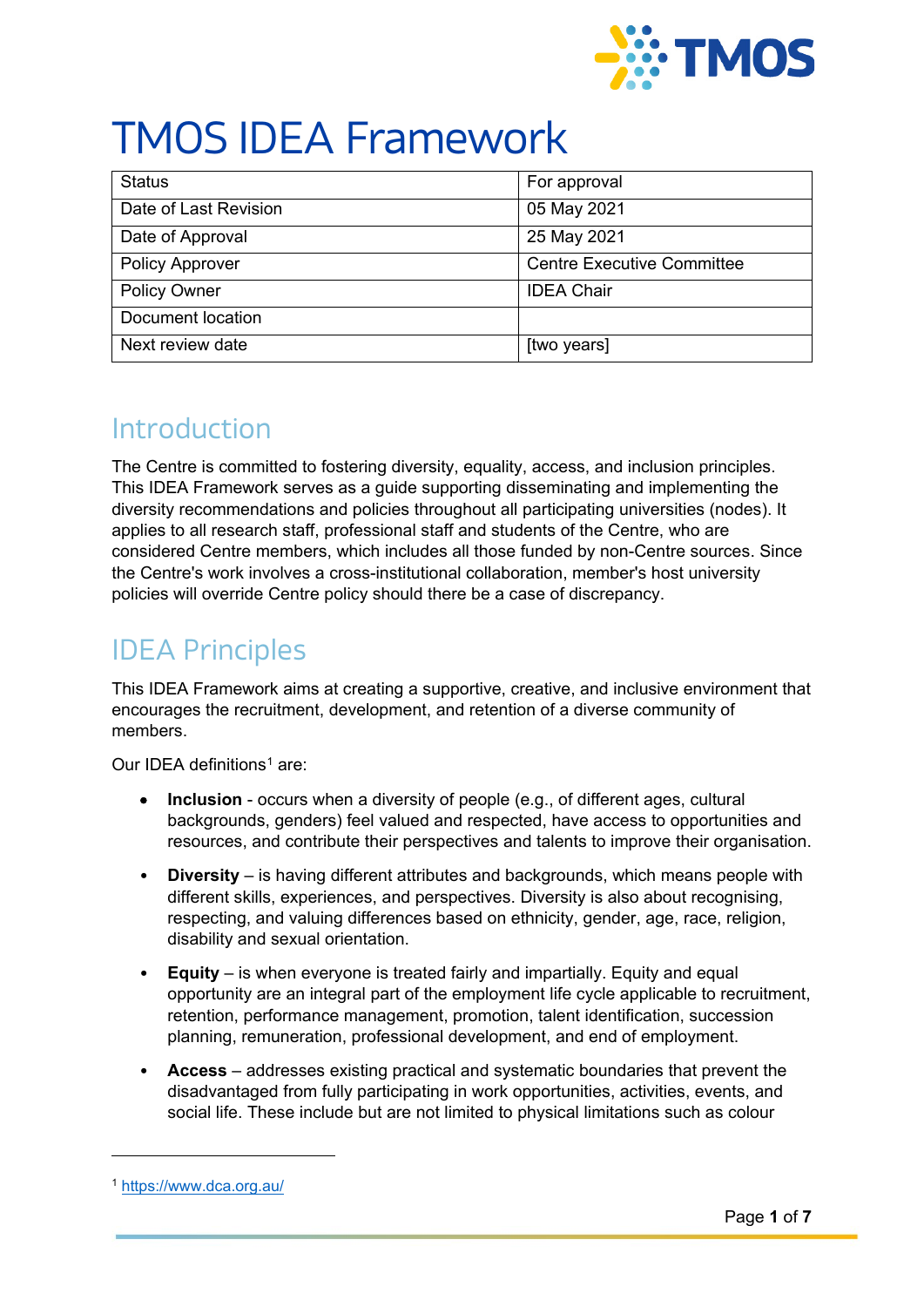blindness, mobility issues, hearing difficulties, and other disabilities. These also involve cultural and social nature barriers, such as religious practices, communication practices, and language.

#### **Based on these principles, the Centre:**

- Is responsible for creating and promoting inclusive research and working environments, which are open to differences, inviting diversity, intolerant of discrimination;
- Recognises human diversity as an asset and acknowledges its potential as a source of growth and creativity;
- Commits to equitable practise as crucial factors for participation and opportunity;
- Enables advocacy to form inclusive practices and processes across all nodes;

### Purpose

The Centre aims to deliver scientific innovations in optical science and its applications. To translate research into innovative technologies in transport, health, security, defence, agriculture, entertainment, and education, we gather outstanding innovators from diverse backgrounds to be future leaders for decades to come. Significant research<sup>[2](#page-1-0)</sup> has shown that diverse teams can develop more innovative ideas. When people from different contexts work together, their unique perspectives lead to greater creativity. The Centre provides a safe and respectful environment, responding to our community's diverse needs. This will be achieved by actioning the IDEA Strategic and Implementation Plan and will remain a responsibility of all Centre members.

Our principles are:

<u>.</u>

- **Respect:** We respect and value the diversity of our staff and students who are Aboriginal and Torres Strait Islander, culturally and linguistically diverse, of all genders, who are of diverse gender identities, sexes and sexualities, who have a disability, ongoing medical or mental health condition and who are socially or economically disadvantaged.
- **Safety:** We seek to provide a culturally safe environment where our Indigenous communities and students, and staff of all backgrounds are respected and included.
- **Innovation:** We measure, assess and strive to improve our efforts to provide a diverse and inclusive environment for our staff and students and communicate these efforts throughout the community.
- **Sustainability:** We capture and embrace our whole community's diversity while maintaining the integrity of the international relationships we hold.

<span id="page-1-0"></span><sup>2</sup> <https://hbr.org/2017/06/does-diversity-actually-increase-creativity>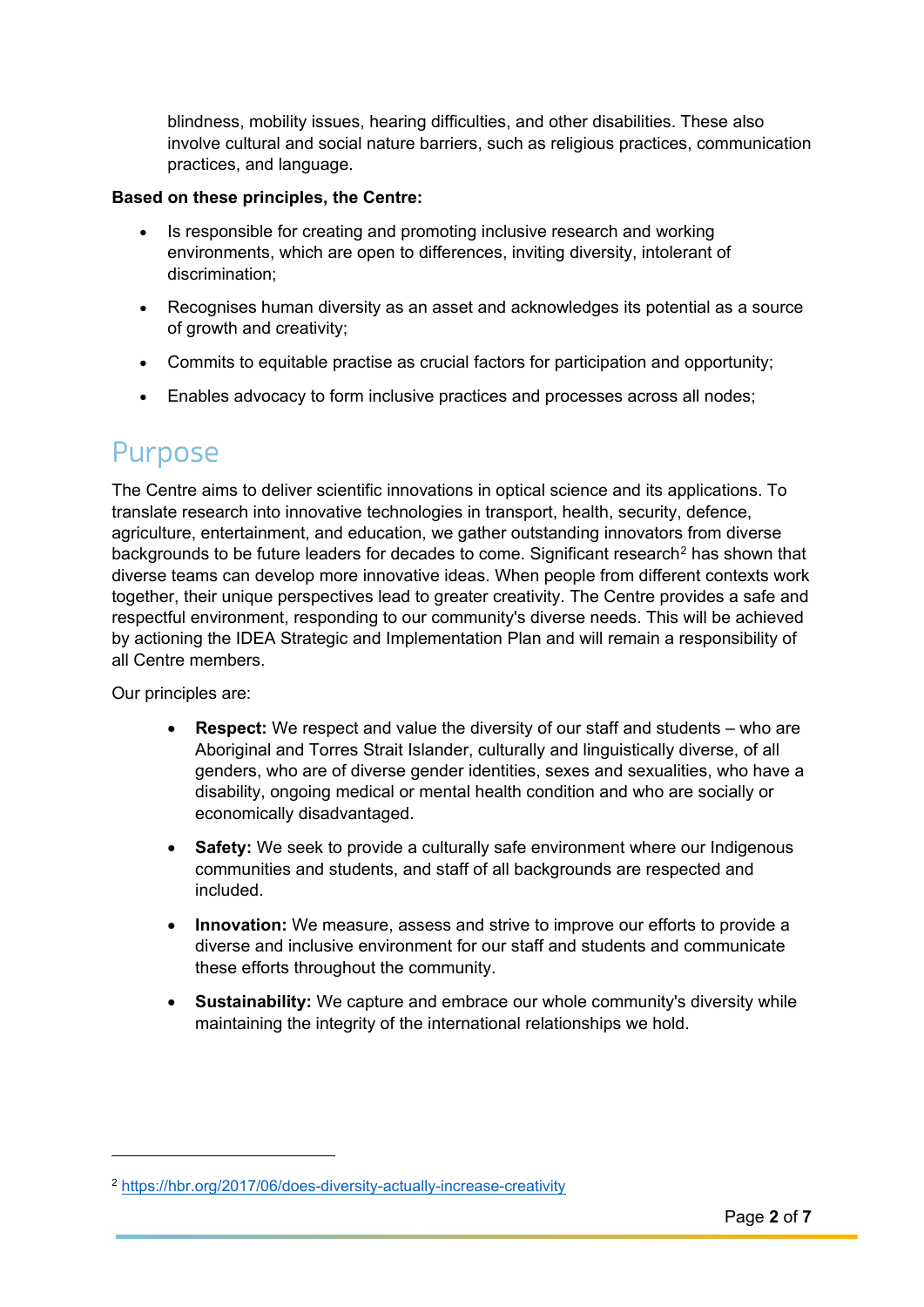# Framework Guidelines

### Code of Conduct

In our work, we encourage and expect our members to demonstrate respect for cultural diversity, including valuing unique characteristics, qualities, cultural practices and needs.

We also expect our staff to Include and seek input from people across a wide variety of backgrounds and adhere to the Code of Conduct based on promoted Principles of Inclusion, Diversity, Equity, and Access:

- Making decisions that are generally based on equity and fairness
- Recognising the value of diversity
- Accommodating a range of cultural requirements
- Taking appropriate action to eliminate discrimination, stereotyping and bias

### Communication

This includes promoting inclusive language, which avoids biases, slang, or expressions that discriminate against groups of people based on race, gender, or socio-economic status.

The Centre aims at promoting inclusive and accessible communication means to ensure that our publicity, outreach, internal and external information flow meets everyone's communication needs and is designed so that all audience members understand the information being shared.

IDEA Framework emphases communication that it is clear and accessible, with any required adjustments in place, so that all Centre members can participate equitably and members with disability and access requirements are included.

When communicating essential information, we shall consider the following:

- Is everyone able to access and understand the information?
- Can everyone participate equitably during a meeting or presentation?
- Does everyone have the technology they need to participate?

### Centre Committee Membership

The committee formation goal is to develop a broadly representative group inclusive and diverse on many dimensions, including demographic, gender, geo-cultural background or faculty rank. This aspect applies to the Centre's committees and sub-committees.

### Recruitment and Retention

Targeted and gender-neutral recruitment advertising to attract women and those from other under-represented groups will be undertaken where deemed appropriate. Special measure recruitment will be conducted within nodes, where the university holds a temporary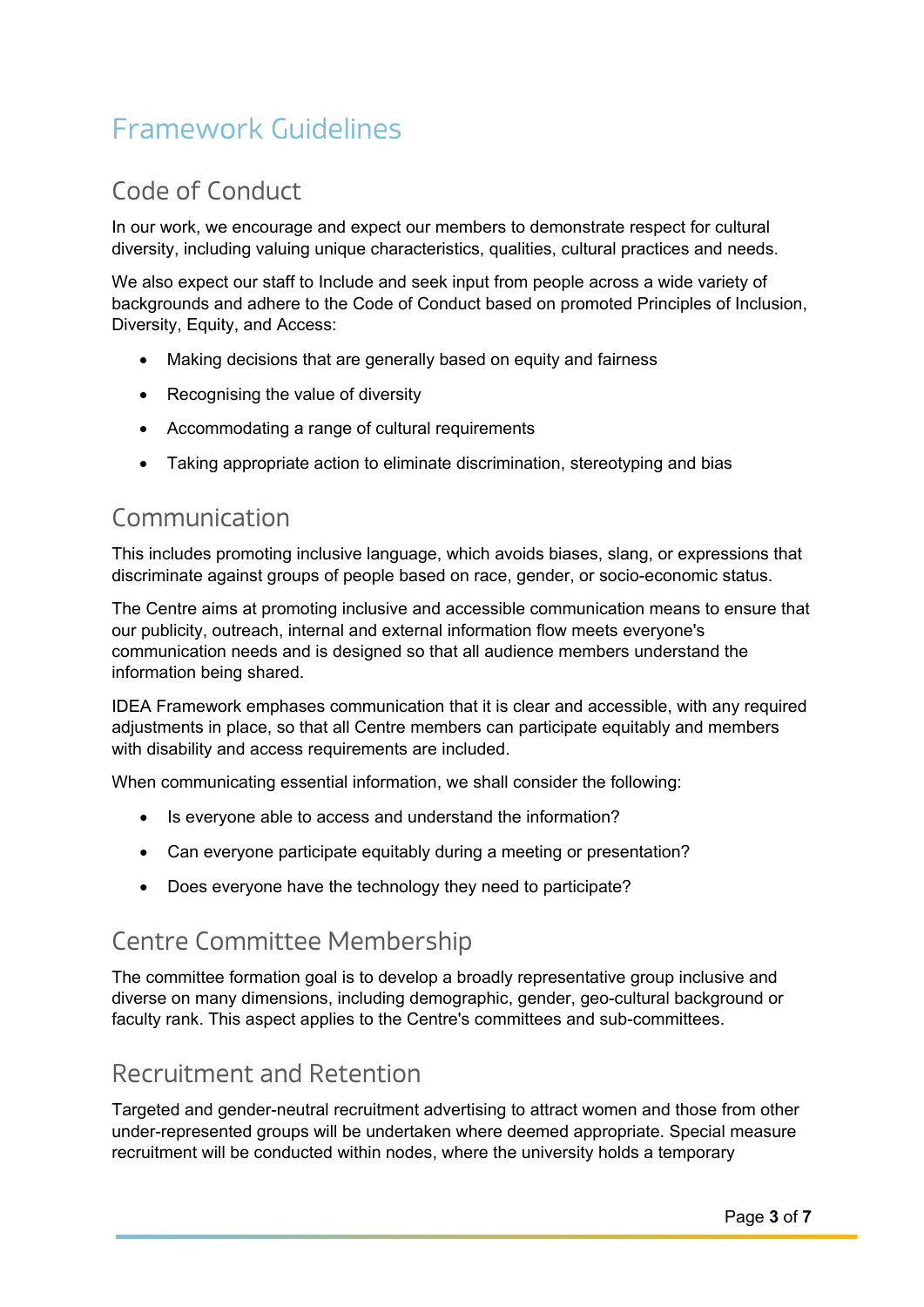exemption from the Equal Opportunities Act. Special Recruitment rounds are to be advertised using appropriate channels that can reach expected target groups.

#### **In our recruitment processes we will aim at:**

- Increasing the employment of members of underrepresented groups;
- Use inclusive language in recruitment advertisements, including a statement of our commitment to equity, and offer flexible and family-friendly workplace options;
- Ensure that selection panels and interview panels are gender-balanced;
- Use tactics in the selection process that limit the impact of implicit bias in decisionmaking;
- Use accessible and appropriate communication platforms for advertising the opportunities.

#### **The Centre aspires to:**

- Achieve 40% women research staff by 2026;
- Support the development, progression, and retention of women in STEM;
- Through our membership of Pride in Diversity, eliminate discrimination based on sexual orientation, sexuality or gender;
- Disability employment and mental health and inclusion;
- Provide equal pay transparency;
- Build a more culturally diverse workforce.

#### [TMOS Recruitment Policy](https://tmos.org.au/wp-content/uploads/2021/11/Recruitment-Policy-and-Proceedure-TMOS.pdf)

## Training, Mentoring and Professional Development

### Career Development and Work life Balance

To promote diversity and equal opportunities for continuous career development, all Centre personnel (CIs, PIs and AIs, HDR, and Professional staff) will have access to mentoring and professional development based on merit and scope of their work.

The Centre will also strive to provide a balanced and flexible work environment for members returning to work, re-training and re-induction to updated or increased positions – whether due to parental leave, long service leave, or health issues.

### IDEA Training

The Centre recognises a necessity of unified and cohesive training and education in practical applications of IDEA Principles in a workplace. We aim at providing our members with tools and appropriate knowledge to:

- recognise biases and inequities;
- be aware of the problems of systemic discrimination, unconscious biases, intersectionality;
- be aware of the existing issues and notions tackling First Nations and Indigenous peoples;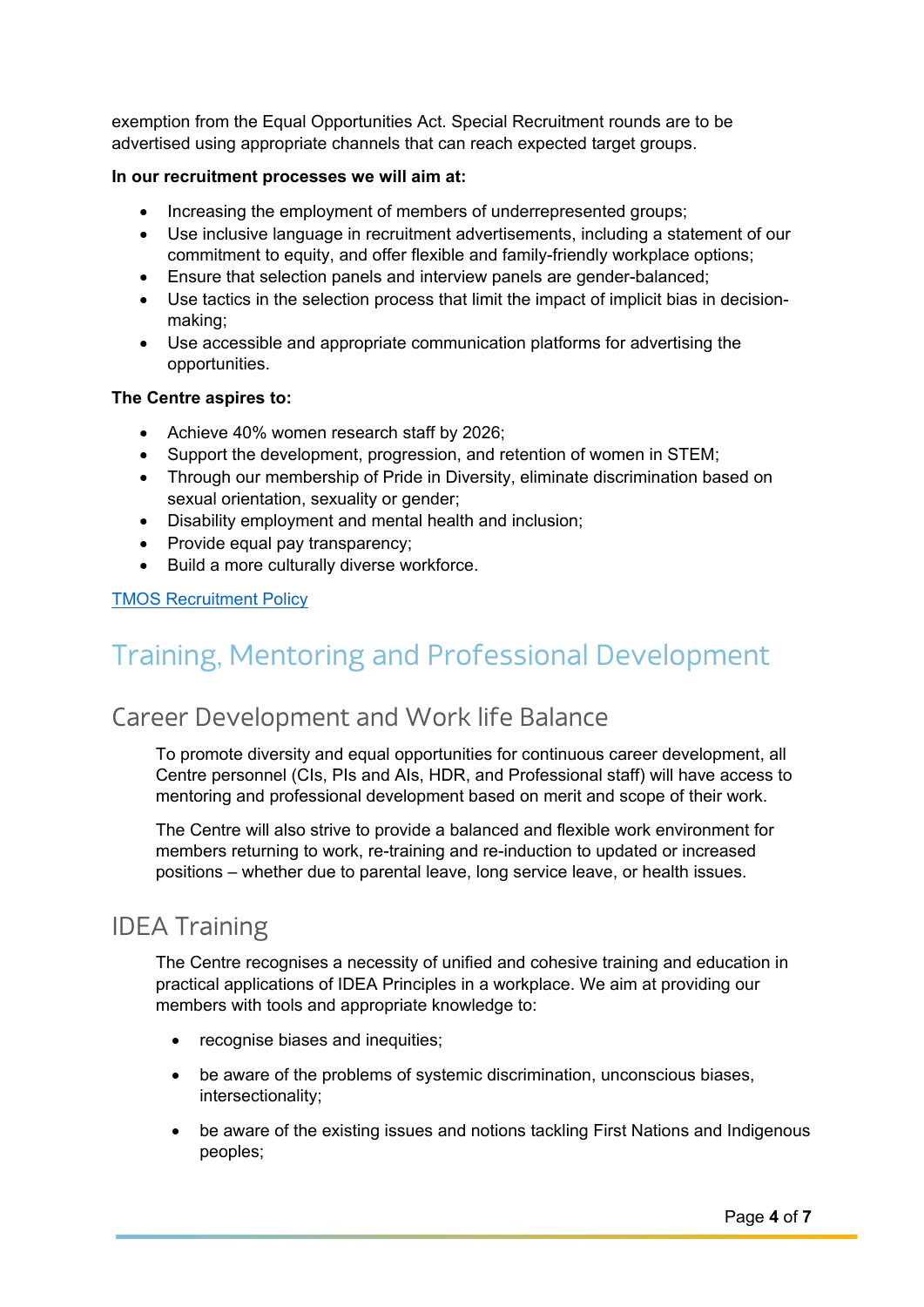- be able to use inclusive language for internal and external communication confidently;
- respond skilfully and equitably to biases and inequities accordingly;
- redress biases and inequities by understanding and addressing them at their institutional roots;
- actively cultivate equity by applying it to professional decisions;
- sustain equity efforts even in the face of discomfort or unwelcome reaction.

### External Engagement, Events & Workshops

Events are an opportunity for the Centre to commit to inclusion and accessibility. This will include appropriate planning and logistics to provide carers and family-friendly, accessible and approachable for people with disabilities and accommodating for audiences of various faith observing diverse calendars.

In engaging with the community, we will design outreach activities to provide participation opportunities to underrepresented groups, including but not limited to women, Indigenous people, and those from economically disadvantaged or rural areas. We will make our Framework, and relevant policies, available on our website for our community.

In preparation for Centre activities, we will undertake actions to provide diverse speakers and session chairs. Where applicable, we will provide additional aids and facilities leading to fuller participation and understanding of the content.

### Acknowledgement of Country

The Centre will address the traditional custodians of the lands the Centre conducting its work on through an Acknowledgement of Country.

It is an opportunity to acknowledge and pay respect to First Nations people, and It can be given by both non-Indigenous people and Aboriginal and Torres Strait Islander people.

Acknowledgement of Country will be called during openings of events, meetings and ceremonies conducted physically and online.

The official details and content related to First Nations awareness etiquette can be found [here.](https://www.indigenous.gov.au/contact-us/welcome_acknowledgement-country)

### Implementation of this Framework

The Centre IDEA Framework is designed to complement existing university and workplace policies. By specifically designing this Framework, which applies to all Centre members, the Centre is drawing specific attention to the expectations required for membership and engagement with the Centre.

All member employees and students, regardless of their positions, are expected to comply with this Framework and take appropriate measures to ensure that improper conduct does not occur. Inaction or bystander behaviour may also be considered in breach of this Framework.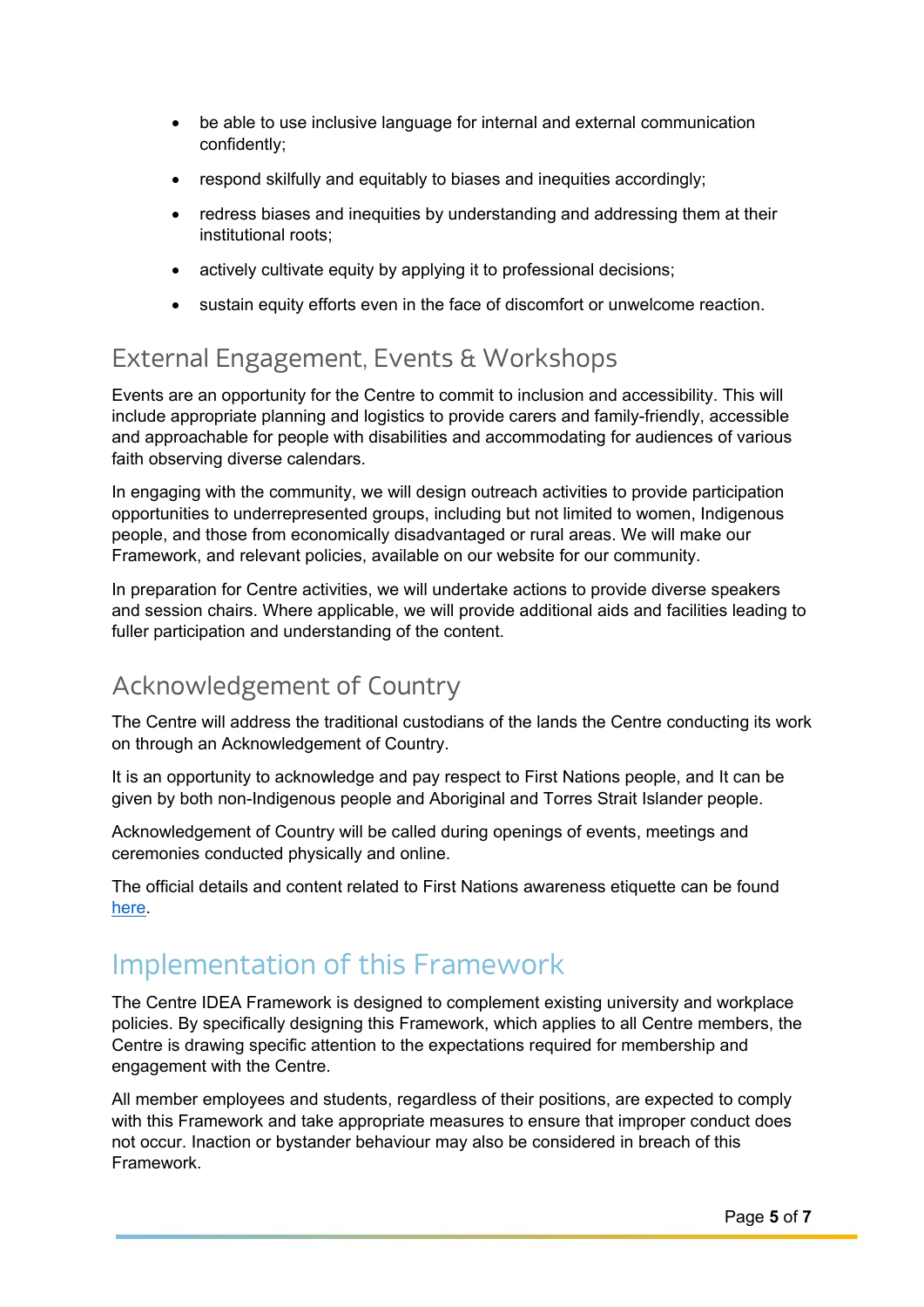Supervisors are expected to understand their workplace policies and appropriate escalation pathways, as well as university resources and supports, in accordance with basic stewardship. Supervisors are expected to know their scope of practice and when to seek support in dealing with sensitive matters.

# IDEA Committee

The Inclusion, Diversity, Equity, and Access (IDEA) Committee will advise the Centre Executive Committee to foster equal employment opportunities and a safe and respectful workplace based on IDEA Principles.

The IDEA Committee is the official body providing underlying mechanisms through which inclusion, diversity, equality, and access practices transmit their positive effects on members' participation, work and engagement throughout the Centre.

IDEA Committee is responsible for implementing and maintaining a 'high-trust' climate in the organisation by providing a platform, communication channels and opportunities to discuss, comment, and provide feedback on the Centre's efficiency in addressing inequalities and access difficulties.

Considering a highly sensitive nature of information tackling IDEA issues, the Centre is committed to maintaining an open communication channel using an online IDEA form available to all members and providing anonymous submissions.